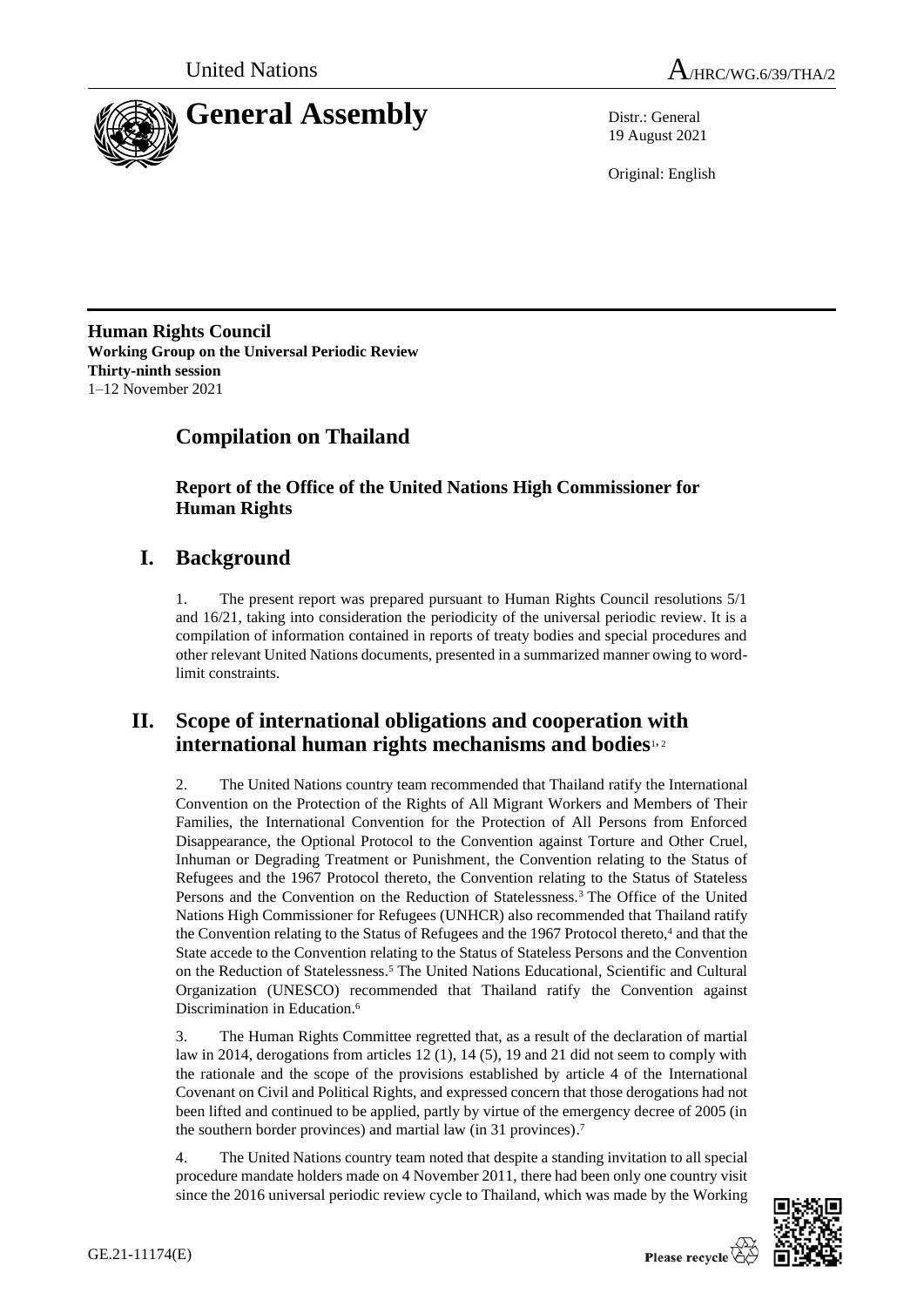Group on the issue of human rights and transnational corporations and other business enterprises in March 2018. 8

5. Thailand made annual financial contributions to the Office of the United Nations High Commissioner for Human Rights (OHCHR).<sup>9</sup>

# **III. National human rights framework**<sup>10</sup>

6. The Human Rights Committee expressed concern about certain provisions of the interim Constitution of 2014, such as those in sections 44, 47 and 48, and about the order issued by the National Council for Peace and Order under section 44, which limited access to effective remedies and might lead to immunity of the National Council for Peace and Order for serious human rights violations. 11

7. The Committee on the Rights of Persons with Disabilities expressed concern that the new draft Constitution ad referendum appeared to weaken the overall legal protection of persons with disabilities when compared with the 2007 Constitution and omitted specific references to persons with disabilities. 12

8. The United Nations country team highlighted that a draft act on the operations of notfor-profit organizations that was under consideration posed a serious risk to the preservation and protection of democratic space and the upholding of obligations pertaining to the rights to freedom of expression and association. It urged Thailand to revise the draft act in full accordance with international human rights standards.<sup>13</sup>

9. The Committee on the Elimination of Discrimination against Women noted with concern the lack of a clear, transparent and participatory process for selecting and appointing the members of the National Human Rights Commission of Thailand, which had led the accreditation committee of the Global Alliance of National Human Rights Institutions to downgrade it to "B" status in November 2015. <sup>14</sup> The Human Rights Committee recommended that Thailand ensure that the National Human Rights Commission was able to carry out its mandate effectively and independently, and in full conformity with the principles relating to the status of national institutions for the promotion and protection of human rights (the Paris Principles). 15

10. The United Nations country team took note of the adoption of the national action plan on business and human rights on 29 October 2019. 16

# **IV. Implementation of international human rights obligations, taking into account applicable international humanitarian law**

#### **A. Cross-cutting issues**

## **1. Equality and non-discrimination**<sup>17</sup>

11. The Human Rights Committee noted with concern that section 17 of the Gender Equality Act (2015) allowed for exceptions to gender discrimination on grounds of religion and national security. The same Committee expressed concern about reports of discrimination and violence against lesbian, gay, bisexual, transgender and intersex persons, and against indigenous and stateless persons, and about reports of travel restrictions on migrants who had regularized their status. <sup>18</sup> The Committee on the Elimination of Discrimination against Women expressed similar concerns.<sup>19</sup>

12. The Committee on the Rights of Persons with Disabilities expressed concern about discrimination and stigma against children with disabilities. It recommended that Thailand, in close consultation with representative organizations of children with disabilities, adopt a strategy to combat stereotypes against children with disabilities and prevent their abandonment; develop community-based services and assistance with a view to ending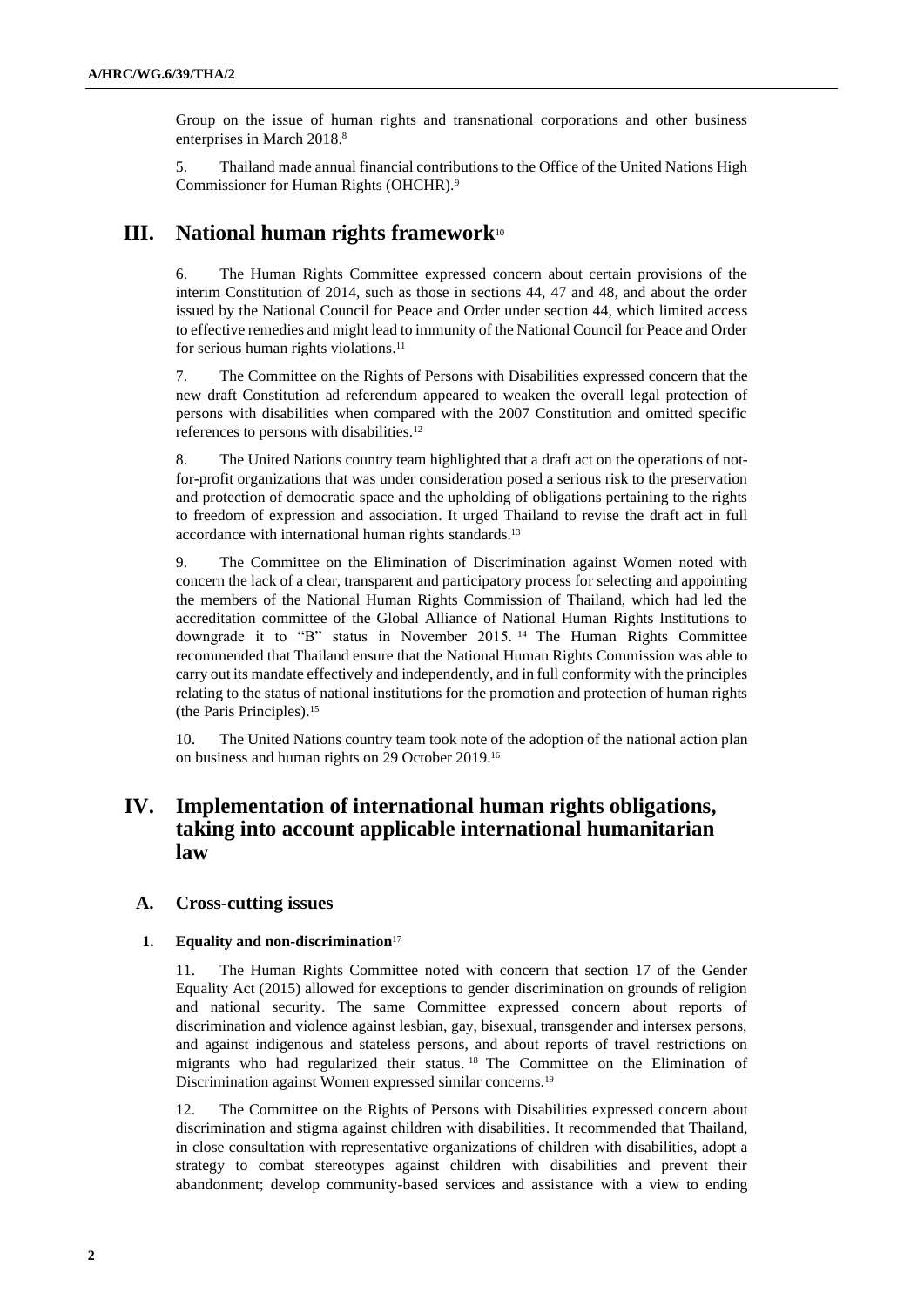institutionalization; and raise awareness of the rights of children with disabilities and strengthen the provision of assistance appropriate to their age and impairment.<sup>20</sup>

#### **2. Development, the environment, and business and human rights**<sup>21</sup>

13. The Committee on the Elimination of Discrimination against Women expressed concern that women, in particular rural women, were excluded from participation in the elaboration and implementation of policies and action plans on climate change and disaster risk reduction, notwithstanding the fact that they were disproportionately affected by the effects of climate change and disasters.<sup>22</sup> The Committee recommended that Thailand ensure the effective participation of women, not only as those disproportionately affected by the effects of climate change and disasters but as agents of change, in the formulation and implementation of policies and action plans on climate change and disaster response and risk reduction. It also recommended that Thailand ensure that such policies and plans explicitly included a gender perspective and took into account the particular needs of women, in particular rural women.<sup>23</sup>

14. The Working Group on the issue of human rights and transnational corporations and other business enterprises noted that numerous challenges remained, including the negative impact of public orders imposed by the interim military Government under the National Council for Peace and Order, which had the result of placing unreasonable and unwarranted restrictions on the right of people affected by business and development activities carried out by business enterprises, including by State-owned enterprises, to raise legitimate concerns and protest peacefully. The Working Group recommended that Thailand step up its efforts to address business-related human rights abuses, including by developing a new holistic impact assessment framework that included a comprehensive social and human rights component in conformity with the Guiding Principles on Business and Human Rights when carrying out mega-projects, and also recommended that the State hold meaningful consultations with affected communities, including ethnic minorities affected by development projects, including those carried out by State-owned enterprises.<sup>24</sup>

# **B. Civil and political rights**

### **1. Right to life, liberty and security of person**<sup>25</sup>

15. The Human Rights Committee reiterated its concern that domestic law punished with the death penalty crimes relating to corruption, bribery and drugs, which did not meet the threshold of the "most serious crimes" within the meaning of article 6 (2) of the International Covenant on Civil and Political Rights. The Committee was also concerned about the large number of cases in which the death penalty had been imposed.<sup>26</sup> The United Nations country team noted that Thailand had not carried out the death penalty since 2010, except for on 18 June 2018, when an execution via lethal injection was carried out against a man convicted of murder. 27

16. The Human Rights Committee expressed concern about reports of torture and other ill-treatment, extrajudicial executions and enforced disappearances against, inter alia, human rights defenders. The Committee remained concerned about widespread impunity for those crimes and the slow progress in investigating such cases.<sup>28</sup> The Committee on the Rights of Persons with Disabilities expressed concern about reports of inhuman or degrading involuntary treatment of persons with disabilities, including the use of electroshock therapy, restraints, isolation and seclusion, on the basis of the perceived dangerousness to themselves or others on the basis of impairment.<sup>29</sup>

17. The Human Rights Committee recommended that Thailand promptly set up an independent mechanism for the prevention and suppression of torture and enforced disappearances, and that it reinforce the training of law enforcement officials and military personnel on full respect for human rights, including on the appropriate use of force and on the eradication of torture and ill-treatment, ensuring that all training materials were in line with the International Covenant on Civil and Political Rights and the United Nations Basic Principles on the Use of Force and Firearms by Law Enforcement Officials.<sup>30</sup>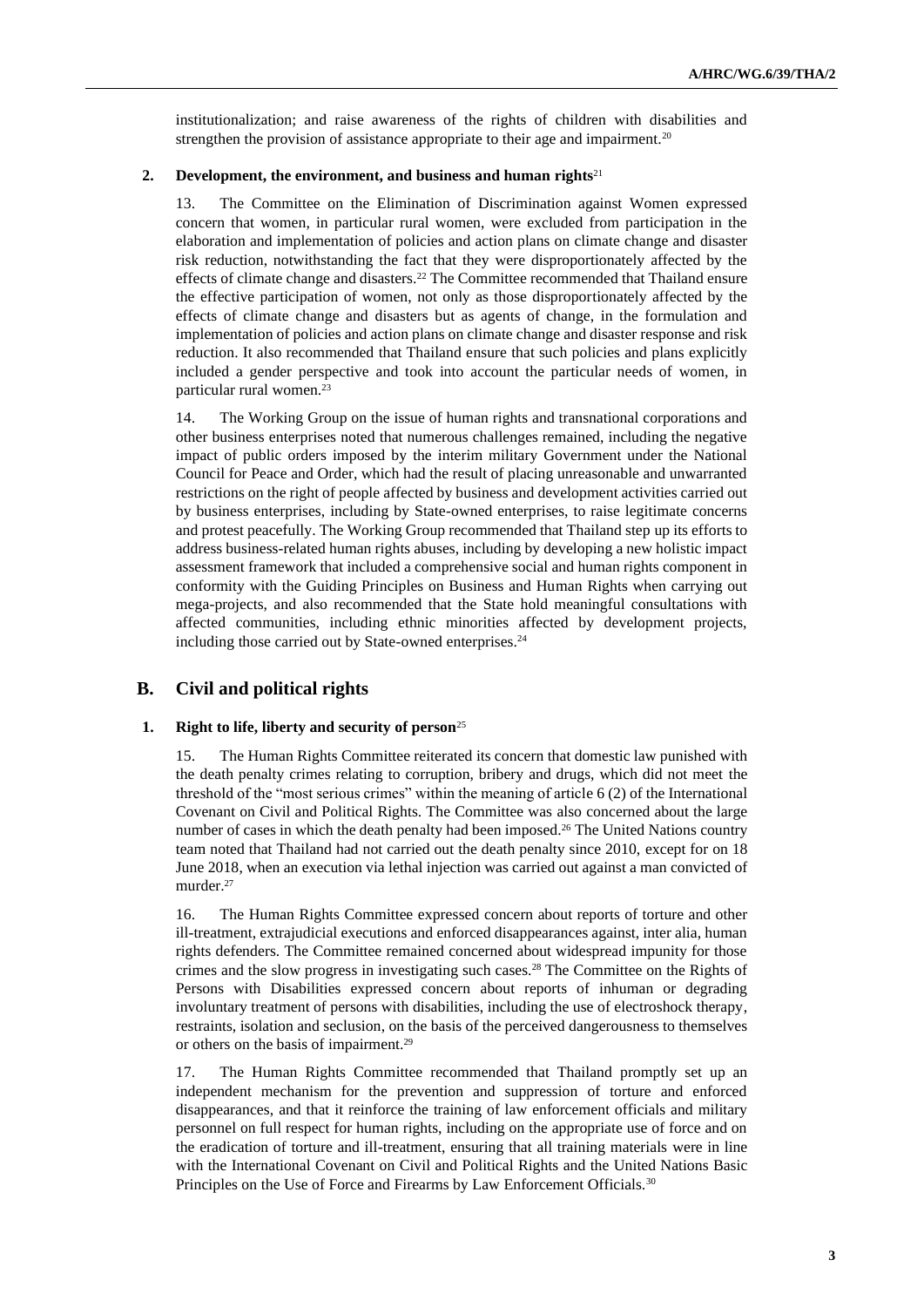18. The Committee against Torture sought clarification regarding any efforts under way to repeal domestic legislation that could result in immunity for acts of torture or ill-treatment, including with regard to provisions of the 2017 Constitution (sects. 265 and 279); orders Nos. 3/2558 (2015) and 13/2559 (2016) of the National Council for Peace and Order; the 1914 Martial Law Act; the 2005 Emergency Decree; the 2008 Internal Security Act; and article 30 of the amended Penitentiary Act.<sup>31</sup>

19. The Human Rights Committee remained concerned about the high levels of overcrowding and poor conditions in many places of detention, including poor sanitation and hygiene conditions, lack of access to health care, lack of adequate food and water and the stigmatization of certain detainees. It was also concerned about reports of excessive use of restraining devices, such as shackles, and of sexual harassment.<sup>32</sup>

20. The same Committee was concerned about reports of the arbitrary detention of hundreds of individuals exercising their right to assembly and/or freedom of expression for "attitude adjustments" after the 2014 coup, and that such individuals were reportedly often detained without charge and held incommunicado at undisclosed places of detention for periods of up to seven days, with no judicial oversight or safeguards against ill-treatment and without access to a lawyer. The Committee was further concerned that upon release, detainees had reportedly been compelled to sign a written agreement not to travel abroad and refrain from expressing political views, and that failure to comply involved the risk of up to two years of imprisonment. The Committee was also concerned about the practice of detaining without charge and without habeas corpus criminal suspects for long periods of time, which could reach 30 days in cases before civilian courts and 84 days in cases before military courts.<sup>33</sup>

### **2. Administration of justice, including impunity, and the rule of law**<sup>34</sup>

The Human Rights Committee expressed concern about reports of hundreds of ongoing cases and arrest warrants against civilians that remained to be adjudicated before the military jurisdiction, and civilians who were convicted by military courts and did not enjoy the right of appeal.<sup>35</sup>

22. The Committee on the Rights of Persons with Disabilities was concerned about the lack of accessibility to the justice system, including physical access, legal aid, sign language interpreters in the courtroom, and procedural accommodation, particularly in rural areas.<sup>36</sup>

23. The Committee on the Elimination of Discrimination against Women also expressed concern about the persistence of multiple barriers impeding women and girls from obtaining access to justice and effective remedies for violations of their rights, in particular for rural women, indigenous women, women belonging to ethnic and religious minority groups and women with disabilities.<sup>37</sup>

#### **3. Fundamental freedoms and the right to participate in public and political life**<sup>38</sup>

24. The Human Rights Committee expressed concern about reports of the severe and arbitrary restrictions imposed on the right to freedom of opinion and expression in the legislation of Thailand, including in the Criminal Code, the Computer Crimes Act (2007), Order 3/2015, and the restrictions imposed through section 44 of the interim Constitution. It also expressed concern about criminal proceedings, especially criminal defamation charges, brought against human rights defenders, activists, journalists and other individuals under the above-mentioned legislation, and about reports of the suppression of debate and campaigning, and criminal charges against individuals during the run-up to the Constitutional referendum in 2016.<sup>39</sup>

25. The same Committee also expressed concern that criticism and dissention regarding the royal family was punishable with a sentence of 3 to 15 years' imprisonment, about reports of a sharp increase in the number of people detained and prosecuted for the crime of lèsemajesté since the military coup and about extreme sentencing practices, which resulted in dozens of years of imprisonment in some cases. <sup>40</sup> The United Nations country team noted similar concerns.<sup>41</sup> UNESCO recommended that Thailand lift restrictions on freedom of expression in the national legislation in line with international standards on human rights;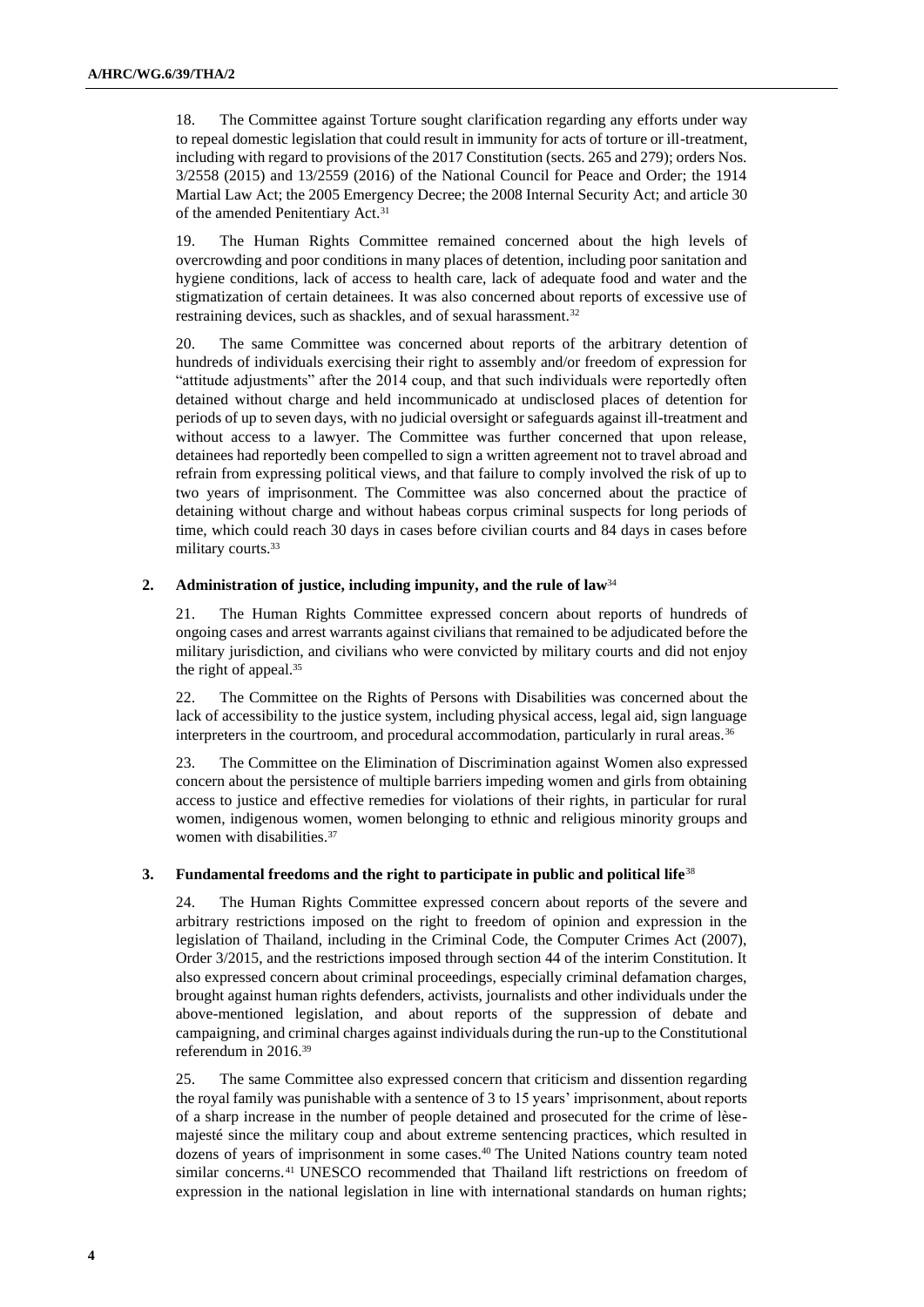refrain from criminalizing dissenting voices during the imposition of a state of emergency until the decree was lifted; and decriminalize defamation and place it within a civil code. $42$ 

26. The United Nations country team stated that in March 2020, strict measures were implemented under the Emergency Decree for Public Administration in Emergency Situations of 2005. The measures were introduced to prevent the spread of the coronavirus disease (COVID-19) outbreak, and gatherings of five or more persons were prohibited. Moreover, freedom of expression related to COVID-19 was tightly surveilled by an anti-fake news centre established under the Ministry of Digital Economy and Society.<sup>43</sup> The country team also expressed concern about arbitrary restrictions on freedom of movement related to the COVID-19 pandemic, when such restrictions were not applied equally to local and migrant residents. 44

27. The Human Rights Committee expressed concern about the excessive restrictions imposed on the freedom of peaceful assembly since the military coup of 2014, in particular the strict banning of any public gathering of more than five people and political gatherings of more than four people. It was also concerned about the provisions of the Public Assembly Act (2015) that established criminal penalties for failing to provide prior notification to authorities regarding the organization of peaceful assemblies. The Committee was particularly concerned about the arrest of hundreds of people for having organized or taken part in peaceful gatherings.<sup>45</sup>

28. The United Nations country team also stated that under the Emergency Decree, a severe state of emergency had been declared in Bangkok from 15 to 22 October 2020 to impede the pro-democracy protests led by young people. In the period 1 October 2020 to 31 March 2021, the Royal Thai Police used force on several occasions against activists who were exercising their fundamental rights.<sup>46</sup>

29. The Committee on the Rights of Persons with Disabilities expressed concern about restrictions on the right of persons with disabilities to vote and stand for election and the lack of measures to ensure the secrecy of their vote. It was also concerned about the lack of information on accessible formats of voting procedures.<sup>47</sup>

#### **4. Prohibition of all forms of slavery**<sup>48</sup>

30. While taking note of the significant efforts undertaken to address trafficking in persons and forced labour, the Human Rights Committee remained concerned that trafficking in persons and forced labour remained and that they gave rise to significant problems, particularly regarding sexual exploitation, fishing, agriculture and domestic work. It expressed concern about reports on child labour and the exploitation of vulnerable people, such as irregular migrants and indigenous peoples. It was further concerned about reports of victims of trafficking being deported without being effectively screened for an assessment of their protection needs, and about the premature collection of their testimonies in order to facilitate prompt deportation.<sup>49</sup>

#### **5. Right to privacy and family life**<sup>50</sup>

31. The Committee on the Rights of Persons with Disabilities expressed concern that family law (Commercial and Civil Code, book V) prevented some persons with disabilities from marrying and founding a family, and that parents of children with disabilities encountered obstacles to gaining access to specific support for exercising their parental responsibilities and preventing abandonment. It recommended that Thailand repeal section 1449 and related provisions of the family law that discriminated against certain persons with disabilities with respect to their right to marry and found a family, and that it increase the availability of early and comprehensive information, services and support to children with disabilities and their families.<sup>51</sup>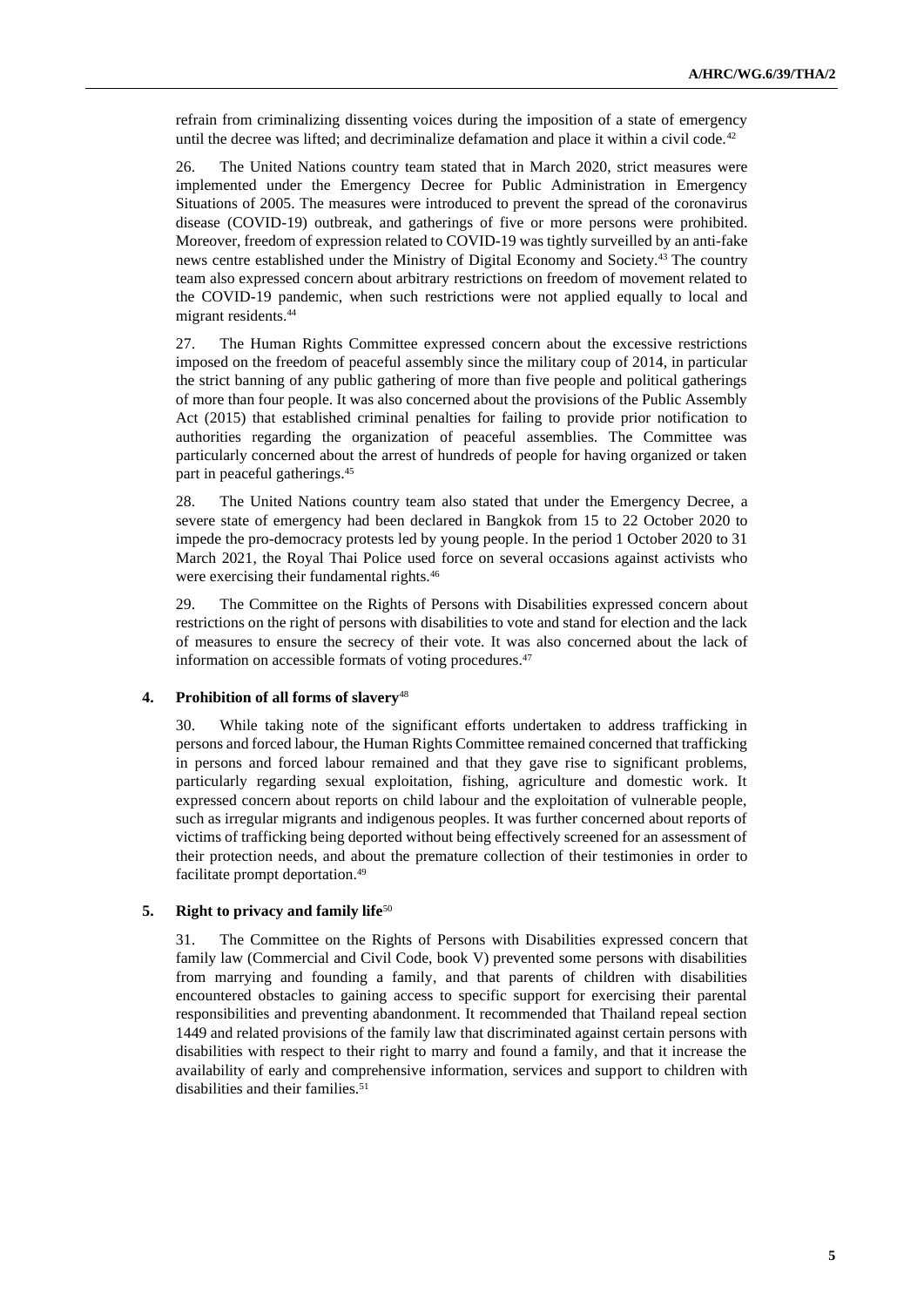# **C. Economic, social and cultural rights**

## **1. Right to work and to just and favourable conditions of work**<sup>52</sup>

32. The United Nations country team expressed concern that non-nationals of Thailand did not have the right to form trade unions, given the outsized role migrant workers played in higher risk sectors of the economy. It urged Thailand to extend the right to form trade unions to non-nationals. 53

33. The Committee on the Elimination of Discrimination against Women expressed concern about the high concentration of women in the informal employment sector, including as domestic workers, who continued to be excluded from labour and social security protections, such as minimum wage protection, overtime compensation and maternity leave. It was also concerned about the persistence of discrimination on the basis of gender in the workplace, including with regard to recruitment, promotion and retirement age, which, in many factories, was reportedly set at 55 years of age for women compared with 60 years of age for men. It was further concerned about the absence of legislation prohibiting sexual harassment in the workplace, notwithstanding reports that it was widespread in the country.<sup>54</sup>

34. The Committee on the Rights of Persons with Disabilities expressed concern about the low employment rate among persons with disabilities, particularly among women, and about the prejudice against persons with disabilities. It was concerned about their lack of opportunities for training to gain access to employment, and employers' preference to pay a levy to the National Fund for the Empowerment of Persons with Disabilities rather than recruit persons with disabilities. The Committee further expressed concern that only a limited amount of the Fund's loans were concretely allocated to supporting the empowerment of persons with disabilities and that its effectiveness was constrained by public regulations.<sup>55</sup>

### **2. Right to social security**<sup>56</sup>

35. The United Nations country team remained concerned about the inadequate access to social security, legal protections and public services by groups of migrant workers because of visa status and/or occupation, language barriers and limited availability of services where they lived.<sup>57</sup>

## **3. Right to an adequate standard of living**<sup>58</sup>

36. The Committee on the Rights of Persons with Disabilities expressed concern about persons with disabilities in situations of poverty, particularly those belonging to ethnic minority groups, in single parent-headed households and in families where parents cared for a child with disabilities on a full-time basis. It also expressed concern about the low percentage of persons with disabilities entitled to receive a disability grant and the insufficiency of the grant to ensure an adequate standard of living. 59

## **4. Right to health**<sup>60</sup>

37. The Committee on the Elimination of Discrimination against Women commended the measures taken by Thailand to improve women's access to health-care services, such as the universal health coverage scheme, which had led to longer life expectancy, reduced rates of HIV infection and the elimination of mother-to-child transmission of HIV and syphilis. Nevertheless, it remained concerned about reports of high rates of maternal mortality in the southern border provinces and among ethnic minority groups, and reports of women with disabilities being subjected to forced sterilization and abortion.<sup>61</sup> The United Nations country team recommended, among others, that universal health coverage ensure a response system to all forms of violence, especially gender-based violence, and that age and contextappropriate comprehensive sexuality education be provided to adolescents.<sup>62</sup>

38. The Committee on the Rights of Persons with Disabilities expressed concern that mainstream health services and information on public health education were not accessible to persons with disabilities, particularly in rural areas, and was also concerned about the insufficiency of training for all health professionals on the rights of persons with disabilities.<sup>63</sup>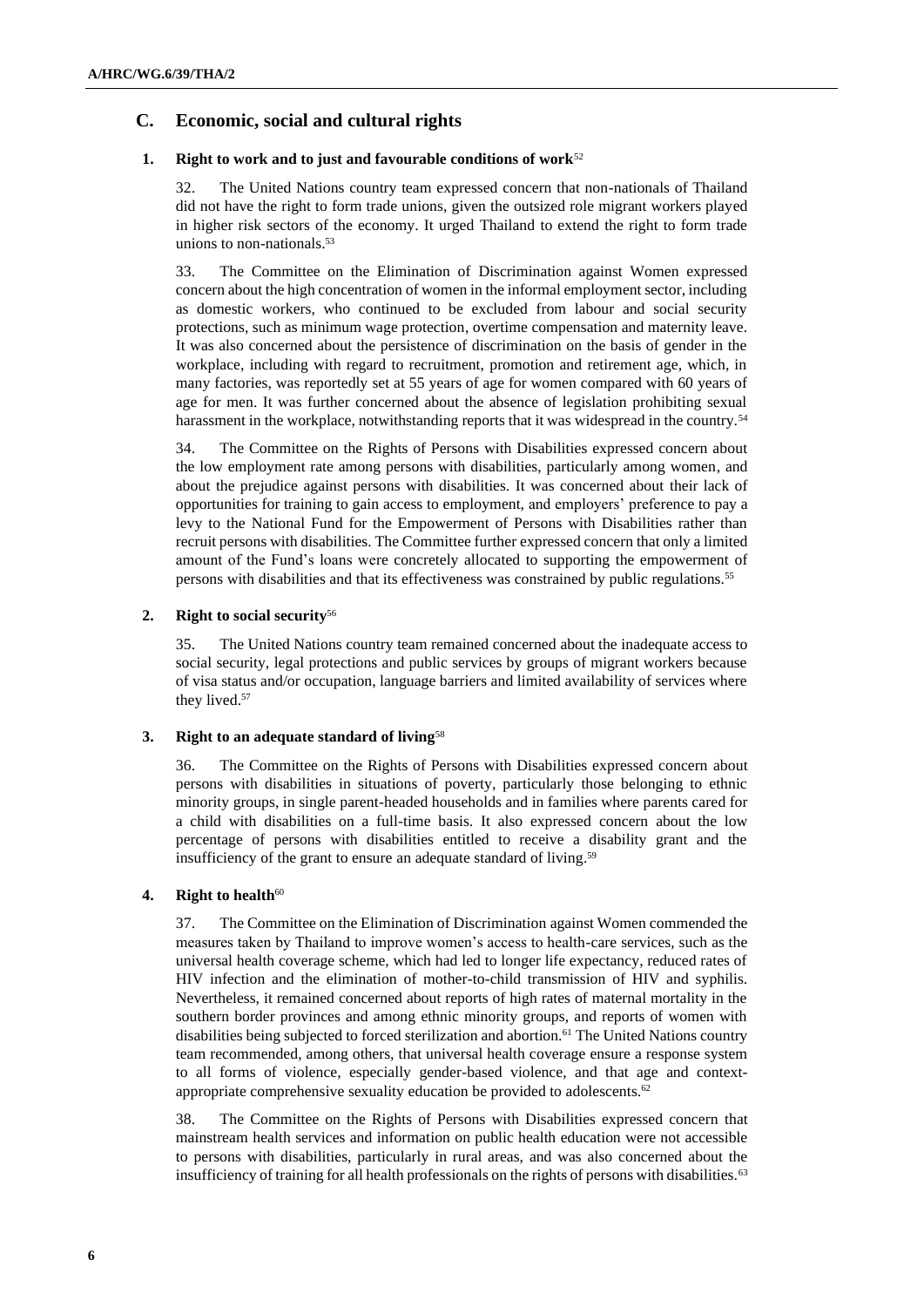Both the Committee on the Rights of Persons with Disabilities and the Committee on the Elimination of Discrimination against Women made recommendations in that regard. 64

39. The United Nations country team also expressed concern about the minimal availability of basic health-care services for migrants, refugees and asylum seekers in immigration detention centres.<sup>65</sup> Similar concerns were also expressed by UNHCR.<sup>66</sup>

#### **5. Right to education**<sup>67</sup>

40. UNESCO noted that there was an increase in dropout rates, mostly from the most vulnerable groups, which affected children in both primary and secondary levels, and was particularly prominent among poorer households, which deemed the cost too high.<sup>68</sup>

41. The Committee on the Elimination of Discrimination against Women remained concerned about gender segregation in higher education, with low enrolment of women and girls in non-traditional fields of study, such as technology, engineering, mathematics and agriculture. It also remained concerned about the existence of gender bias in the school curriculum and textbooks, reinforcing traditional gender stereotypes.<sup>69</sup>

42. The Committee on the Rights of Persons with Disabilities was concerned that the right to inclusive education remained unfulfilled for many persons with disabilities, and that some schools refused to admit students with disabilities. It was also concerned that staff and educational establishments, in particular in rural and remote areas, had limited capacity, skills and resources.<sup>70</sup>

# **D. Rights of specific persons or groups**

#### **1. Women**<sup>71</sup>

43. The Committee on the Elimination of Discrimination against Women expressed concern that the Department of Women's Affairs and Family Development had been tasked with additional operational duties, thus further reducing its capacity to function effectively as the national machinery for the advancement of women. It was also concerned with regard to the lack of clarity regarding the mandate and responsibilities of the Department in the light of the new committees established under the Gender Equality Act, such as the Gender Equality Promotion Committee.<sup>72</sup>

44. The same Committee reiterated its previous concern regarding the persistence of strong stereotypical attitudes about the roles and responsibilities of women and men in the family and in society, which undermined women's social status and constituted a root cause of the disadvantaged position of women in many areas, including in the labour market and in political and public life.<sup>73</sup>

45. The Committee remained concerned that there were still stricter conditions for Thai women to confer their nationality on foreign spouses, and that among ethnic minority and indigenous communities, men were reportedly given priority to register for nationality, leaving a disproportionate number of ethnic minority and indigenous women without nationality and with restricted freedom of movement and limited access to education, employment, health care and social protection.<sup>74</sup>

46. The Committee also remained concerned about the high prevalence of gender-based violence against women and girls, in particular domestic violence and sexual violence, and about the fact that the Domestic Violence Victim Protection Act of 2007 provided for the settlement of a case through reconciliation and mediation at every stage of the legal proceeding. It further remained concerned about the inadequate provision of essential services and support to victims of gender-based violence, especially victims of trafficking for sexual exploitation or labour exploitation, and victims of domestic violence.<sup>75</sup>

47. The Human Rights Committee recommended that Thailand redouble its efforts to prevent and address all forms of violence against women, including by: encouraging the reporting of such violence, establishing an effective complaints mechanism and ensuring that cases of violence against women were thoroughly investigated, perpetrators prosecuted and, if convicted, punished with appropriate sanctions; ensuring access to effective remedies and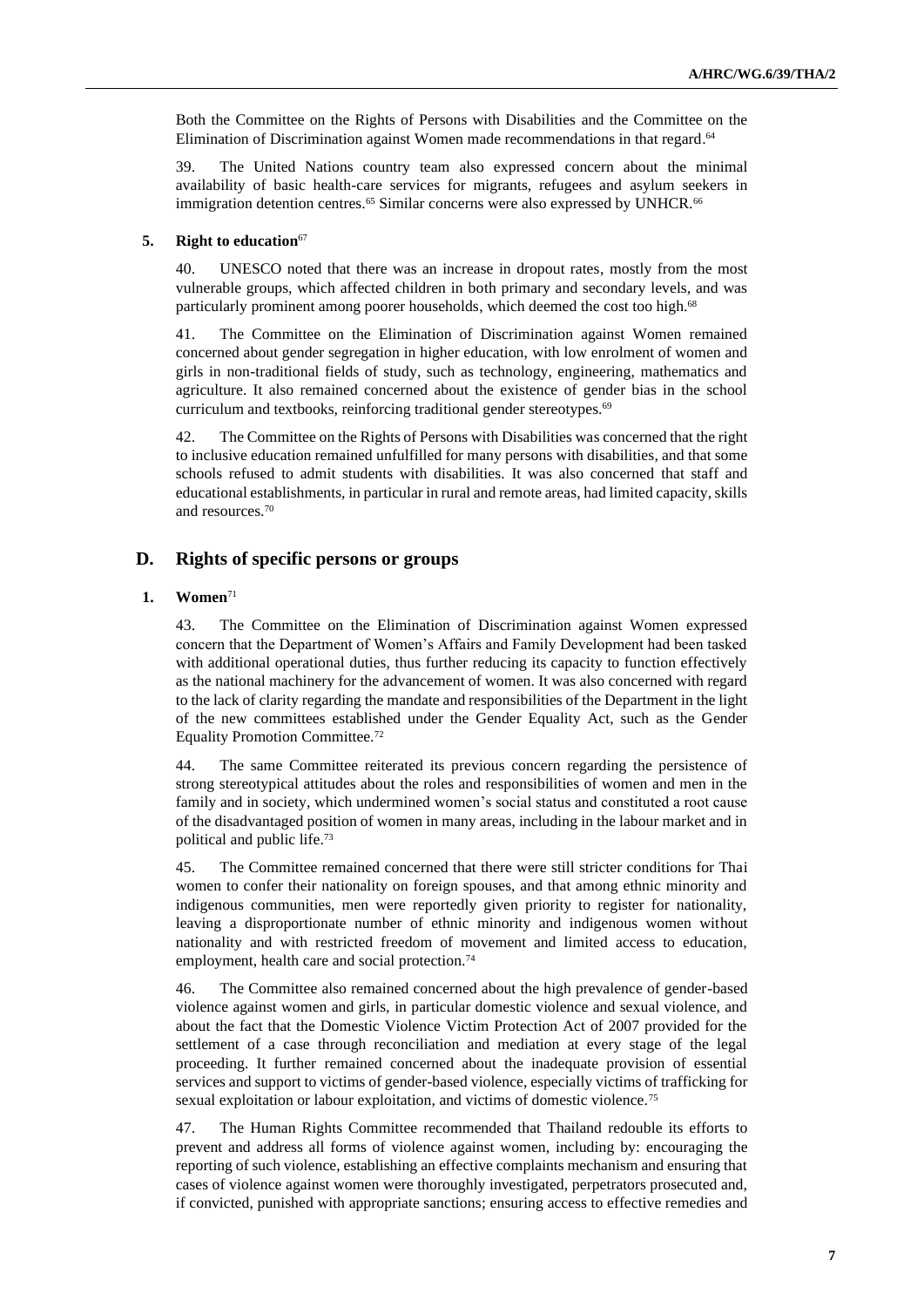means of protection to victims; continuing to carry out awareness-raising campaigns to raise awareness among the population about the unacceptability of violence against women; and increasing the training and capacity-building for police forces, prosecutors and judges.<sup>76</sup>

48. The Committee on the Elimination of Discrimination against Women remained concerned that no temporary special measures had been adopted to date to increase the representation of women in political and public life. It also regretted the absence of women in the National Council for Peace and Order, which had been governing Thailand following the coup d'état of May 2014. It expressed further concerns about: the low representation of women in legislative bodies, ministerial posts and local government, as well as in the judiciary, the police force, the diplomatic service and academic institutions, in particular at decision-making levels; and the lack of representation of women from ethnic and religious minority groups and indigenous women in decision-making positions.<sup>77</sup> The Human Rights Committee made recommendations in that regard. 78

49. The Committee on the Elimination of Discrimination against Women expressed serious concern that women human rights defenders, in particular those advocating for land rights, protection of the environment and the rights of indigenous women, rural women, lesbian women, bisexual women, transgender women and Muslim women in the southern border provinces, had increasingly become targets of lawsuits, harassment, violence and intimidation by authorities and business enterprises.<sup>79</sup>

50. The same Committee also expressed concern that rural women: continued to lack access to basic social services, such as education and health care, including sexual and reproductive health care, as well as access to justice; were not represented in decision-making bodies and structures at the national and local levels and were excluded from policymaking processes on issues that affected them; and faced restrictions to their right to land and natural resources, owing to land acquisition for development projects, use by the mining and other extractive industries and the zoning of national parks.<sup>80</sup>

#### **2. Children**<sup>81</sup>

51. The Committee on the Elimination of Discrimination against Women remained concerned that despite the measures adopted by Thailand, a significant number of children had not had their births registered or lacked birth registration documents and were thus vulnerable to becoming stateless.<sup>82</sup>

52. The United Nations country team stated that Thailand should provide adequate human and financial resources to fully implement its domestic child protection laws. It also noted that mechanisms at the community level needed to be strengthened through decentralization to ensure access to preventative and child protective services. Moreover, the country team noted that public awareness should be raised, and that social welfare and law enforcement practitioners should be trained on issues related to child online protection. A robust strategy for the safeguarding of children in all schools should also be developed.<sup>83</sup>

53. The United Nations country team also noted that children had still been detained in immigration detention facilities in 2021, despite the memorandum of understanding on the determination of measures and approaches alternative to detention of children in immigration detention centre that was signed in 2019.<sup>84</sup>

54. The Committee on the Elimination of Discrimination against Women noted that section 277 of the Criminal Code had been revised to ensure that perpetrators of rape of a child under 15 years of age were not exempt from punishment. However, it remained concerned that, under section 277 (5) of the Criminal Code, the court might use its discretion to reduce the sentence of the offender and that girls as young as 13 years of age who were sexually abused could still be legally married to the perpetrator. It expressed further concern that harmful practices such as child and/or forced marriages and polygamy continued to take place, in particular in rural and remote areas.<sup>85</sup>

55. The United Nations country team recommended that Thailand explicitly prohibit in law any form of corporal punishment or other cruel or degrading punishment of children in all settings, and also recommended that the State educate the public on that legislation.<sup>86</sup>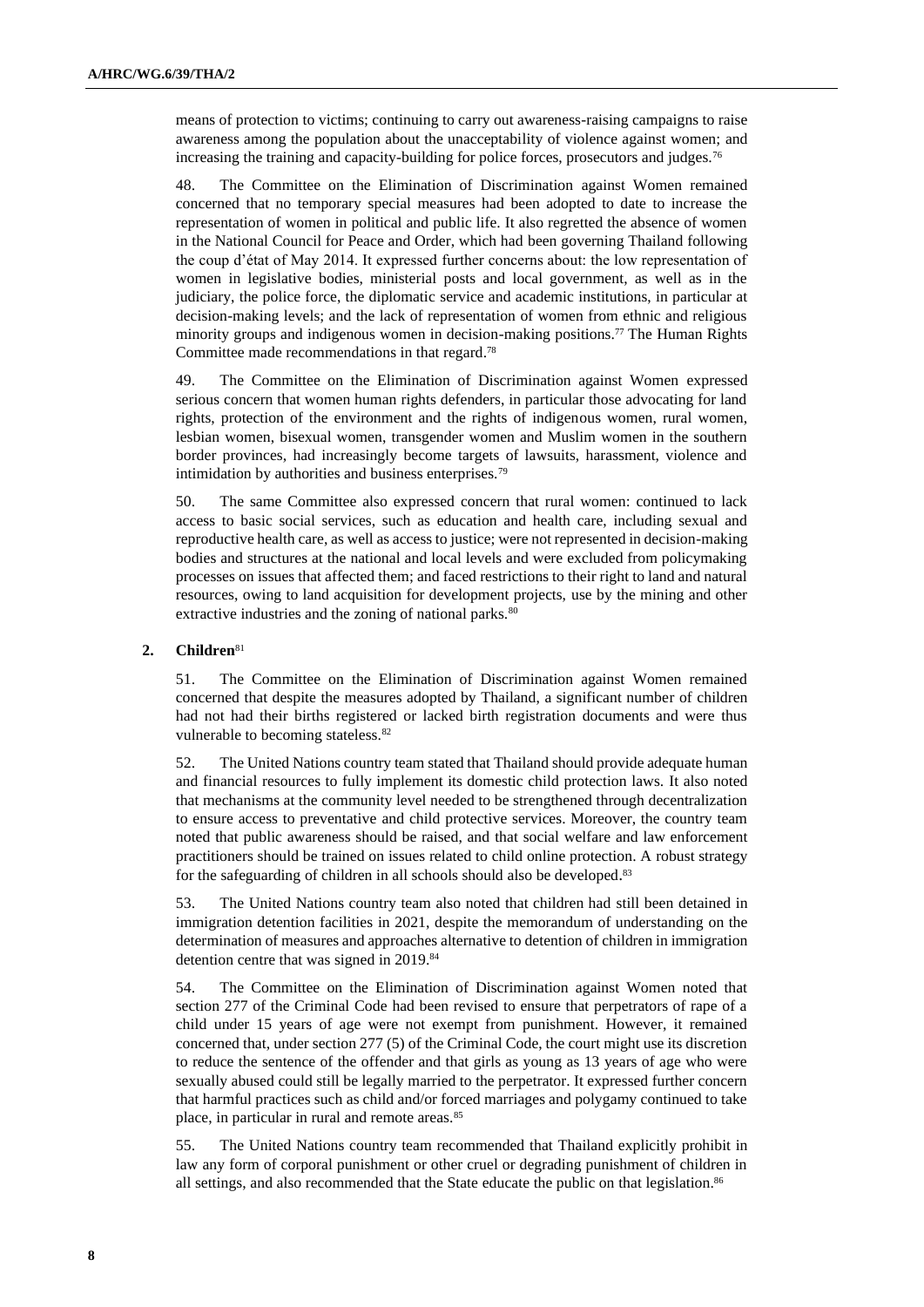56. The United Nations country team also noted reports of inconsistencies in the application of the juvenile justice process for accused children, and reports of different threats against minors expressing their views publicly. The country team recommended that Thailand sensitize the police and other justice actors on child rights to prioritize the best interests of the child, and also recommended that the State ensure that children did not face threats and harassment, including attitude adjustment, for expressing their views. 87

### **3. Persons with disabilities**<sup>88</sup>

57. The Committee on the Rights of Persons with Disabilities was concerned that national laws were not fully harmonized with the Convention on the Rights of Persons with Disabilities, in particular with respect to the concept of disability in section 4 of the Persons with Disabilities Empowerment Act and the criteria for access to services and funds that relied heavily on a medical assessment.<sup>89</sup>

58. The same Committee also expressed concern that the Department for the Empowerment of Persons with Disabilities lacked sufficient capacity and resources to fulfil its mandate. It was further concerned about the lack of a clear role for representative organizations of persons with disabilities.<sup>90</sup>

59. The Committee recommended that Thailand amend legislation to prohibit discrimination against persons with disabilities without exceptions, and to include a definition of reasonable accommodation in conformity with the Convention. It also recommended that the State take all the measures necessary, including upgrading the Sub-Committee on Elimination of Discrimination against Persons with Disabilities to a Committee, to ensure that it could effectively and independently address cases of discrimination on the grounds of disability, including intersectional and multiple discrimination.<sup>91</sup>

60. The Committee on the Rights of Persons with Disabilities was concerned about the lack of legislation, policies or programmes designed to protect women and girls with disabilities from multiple and intersectional discrimination and violence, and about the limited opportunities for women with disabilities to be systematically involved in decisions that concerned them directly. 92

61. The same Committee also expressed concern about the lack of implementation of legislation on accessibility, especially in remote and rural areas, as well as about the lack of coherent standards on accessibility, effective enforceability and sanctions for noncompliance. 93

62. The Committee was further concerned about the lack of specific plans of prevention, protection and assistance for persons with disabilities in situations of risk and humanitarian emergencies, prepared in accordance with the Sendai Framework for Disaster Risk Reduction. 94

63. The Committee also expressed concern about the situation of persons with disabilities living in poverty, who were often at risk of exploitation and abuse, including begging and trafficking in persons for purposes of labour and sexual exploitation, as well as about violence against and abuse of persons with disabilities, particularly girls and women with disabilities. It regretted the absence of a disability perspective in policies for protection from violence, abuse and exploitation.<sup>95</sup>

64. The Committee was further concerned that persons with disabilities, including women, girls and boys with disabilities, continued to be subjected to involuntary medical treatment, including forced sterilization and abortion. 96

65. The Committee recommended that Thailand develop and use accessible communication formats, such as Braille, tactile formats, sign language, Easy Read and others, for mass media and public information to ensure the accessibility of government websites, and that the State take concrete and effective measures to control and monitor accessibility and apply sanctions for non-compliance.<sup>97</sup>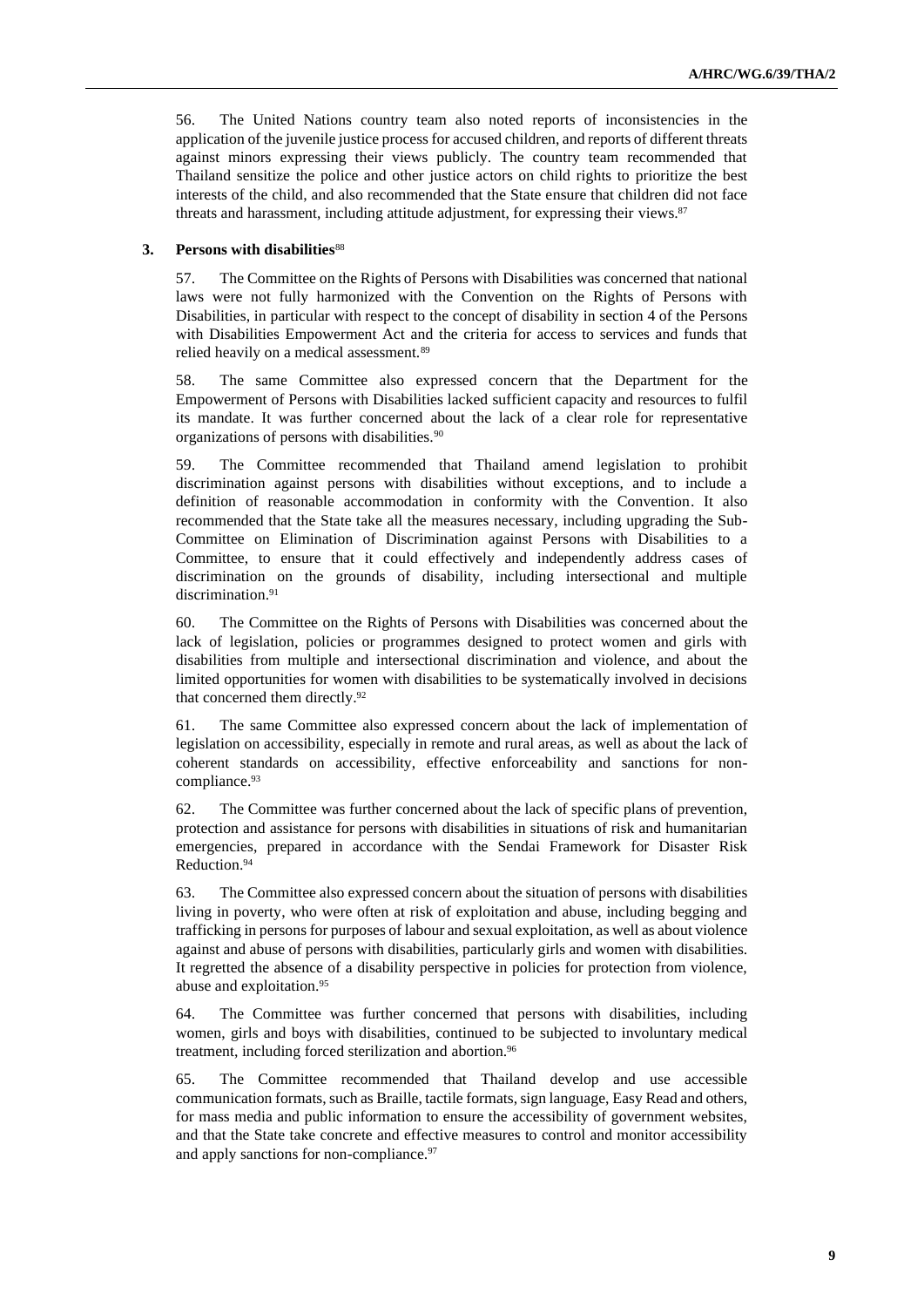### **4. Indigenous peoples**

66. The Human Rights Committee regretted the lack of protection for persons belonging to indigenous communities in the Constitution and remained concerned about the stereotypes and bias they suffered. It was also concerned by the discrimination they endured, including with regard to citizenship, access to basic services or land rights and, in particular, by the impact of decrees 64/2014 and 66/2014, which had reportedly resulted in the eviction of several communities from their lands. It was also concerned about the lack of consultation and participation in decisions affecting them.<sup>98</sup> The Committee on the Elimination of Racial Discrimination reiterated concerns regarding forced evictions of Karen indigenous peoples, continuing harassment against them and the failure to ensure adequate consultation with the aim of obtaining free, prior and informed consent. <sup>99</sup> The United Nations country team also noted that indigenous peoples' rights activists had faced intimidation, arrest, detention and legal prosecution, as well as the serious crimes of enforced disappearance and extrajudicial killing, as in the case of the Karen indigenous peoples.<sup>100</sup>

#### **5. Migrants, refugees and asylum seekers**<sup>101</sup>

67. The United Nations country team welcomed measures taken to ensure that migrant workers could access legal and social protections through regular migration status, and it urged Thailand to continue responding to the increased risks of irregular migration owing to border closures.<sup>102</sup>

68. The Human Rights Committee expressed concern about reports indicating that undocumented migrants, asylum seekers and refugees were detained for long periods and without contact with their embassies, counsel or civil society organizations. It was also concerned about reports of overcrowded cells, lack of adequate health services, poor sanitation facilities, inadequate food and water and incidents of violence in immigration detention centres. It further expressed concern about reports of children being detained and separated from their relatives without access to school and placed in cells with adult detainees.<sup>103</sup>

69. The Committee on the Elimination of Discrimination against Women also expressed concern about the situation of women migrant workers who were vulnerable to abuse and exploitation, in particular those who were undocumented.<sup>104</sup>

70. While welcoming the important efforts of Thailand to host refugees and its decision to establish a screening mechanism for asylum seekers, the Human Rights Committee expressed concern about reports of deportations and forcible returns without review or adequate assessment of the protection needs of refugees, asylum seekers and other people in need of international protection, including Uighur and Rohingya people, and insufficient guarantees against refoulement.<sup>105</sup>

71. UNHCR recommended that Thailand consider law and policy reform that would allow refugees and asylum seekers to access the national health system through enrolment in the national insurance schemes. It also recommended that the State consider law and policy reform that would expand social welfare initiatives to refugees and asylum seekers and that would allow them the right to work. 106

#### **6. Stateless persons**

72. While acknowledging the progress made by the State since the adoption of the Civil Registration Act of 2008, its regulations on birth and late registration of children, and its commitments to eliminating statelessness by 2024, the Human Rights Committee was concerned about the high number of stateless people, in particular among indigenous peoples and ethnic minorities, which had a detrimental impact on access to basic services such as education for children and led to an increased vulnerability to becoming involved in criminal trafficking and prostitution networks. 107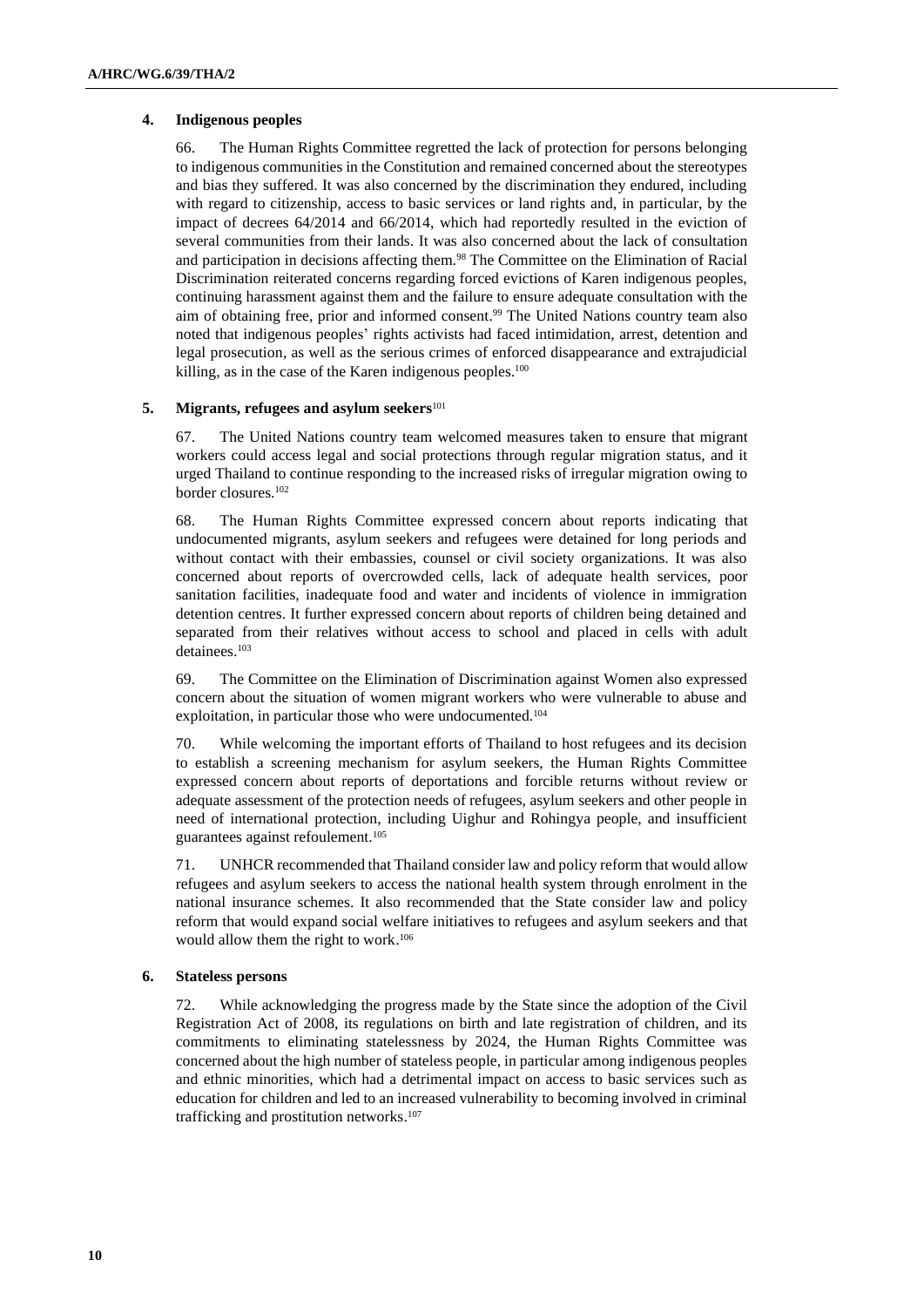# **E. Specific regions or territories**

73. The United Nations country team noted that in 2005, security laws were imposed in the southern border provinces to control violence, with negative implications on the rule of law, including due process, restrictions of fundamental freedoms and an environment of impunity whereby security forces were not held accountable for human rights violations. Concerns remained about alleged incidents of extrajudicial killings, coercive DNA profiling of individuals belonging to the Malay ethnicity, and the alleged manipulation of public opinion through inauthentic social media accounts.<sup>108</sup> The Committee on the Elimination of Discrimination against Women remained concerned that Muslim women in the southern border provinces continued to face obstacles to the enjoyment of their rights on an equal footing with men, including with regard to access to education, employment, health care and social security, and that their situation was exacerbated by the ongoing conflict in the region.<sup>109</sup>

### *Notes*

- $1$  Tables containing information on the scope of international obligations and cooperation with international human rights mechanisms and bodies for Thailand will be available at [www.ohchr.org/EN/HRBodies/UPR/Pages/THindex.aspx.](https://www.ohchr.org/EN/HRBodies/UPR/Pages/THindex.aspx)
- <sup>2</sup> For relevant recommendations, see A/HRC/33/16, paras. 158.1–158.10, 158.13–158.19, 158.21, 158.24–158.25, 158.59–158.61, 159.1–159.8, 159.10–159.11, 159.16, 159.19–159.20, 159.22, 159.28, 159.51 and 159.65.
- <sup>3</sup> United Nations country team submission for the universal periodic review of Thailand, p. 1.
- <sup>4</sup> Office of the United Nations High Commissioner for Refugees (UNHCR) submission for the universal periodic review of Thailand, p. 4.
- 5 Ibid., p. 8.
- <sup>6</sup> United Nations Educational, Scientific and Cultural Organization (UNESCO) submission for the universal periodic review of Thailand, p. 5.
- <sup>7</sup> CCPR/C/THA/CO/2, para. 5.
- <sup>8</sup> United Nations country team submission, p. 1.
- <sup>9</sup> OHCHR, "Management and Funding", in *OHCHR Report 2015*, pp. 61, 65, 70 and 116; in *OHCHR Report 2016*, pp. 79, 83, 88 and 136; and in *United Nations Human Rights Report 2017*, pp. 79, 83, 88, and 137; and OHCHR, "Funding", in *United Nations Human Rights Report 2018*, pp. 77, 92 and 166; and in *United Nations Human Rights Report 2019* (forthcoming).
- <sup>10</sup> For relevant recommendations, see A/HRC/33/16, paras. 158.26–158.31, 158.38–158.48, 158.50– 158.54, 158.63, 158.107, 158.113, 158.117, 159.12–159.15, 159.20, 159.31, 159.35–159.36 and 159.57.
- <sup>11</sup> CCPR/C/THA/CO/2, para. 7. See also the United Nations country team submission, p. 2.
- <sup>12</sup> CRPD/C/THA/CO/1, para. 7.
- <sup>13</sup> United Nations country team submission, p. 2.
- <sup>14</sup> CEDAW/C/THA/CO/6-7, para. 14.
- <sup>15</sup> CCPR/C/THA/CO/2, para. 10. See also CEDAW/C/THA/CO/6-7, para. 15; and the United Nations country team submission, p. 3.
- <sup>16</sup> United Nations country team submission, p. 3.
- <sup>17</sup> For the relevant recommendation, see A/HRC/33/16, para. 158.66.
- <sup>18</sup> CCPR/C/THA/CO/2, para. 11. See also the United Nations country team submission, p. 10.
- <sup>19</sup> CEDAW/C/THA/CO/6-7, para. 8.
- <sup>20</sup> CRPD/C/THA/CO/1, paras. 17–18.
- <sup>21</sup> For relevant recommendations, see A/HRC/33/16, paras. 158.36–158.37, 158.49 and 158.181.
- <sup>22</sup> CEDAW/C/THA/CO/6-7, para. 46.
- <sup>23</sup> Ibid., para. 47 (a)–(b).
- <sup>24</sup> A/HRC/41/43/Add.1, summary, pp. 1–2.
- <sup>25</sup> For relevant recommendations, see A/HRC/33/16, paras. 158.11-158.12, 158.22, 158.32-158.35, 158.72–158.80, 158.119–158.123, 159.9, 159.17, 159.21, 159.23–159.27, 159.29–159.30, 159.32– 159.33, 159.37, 159.58 and 159.66.
- <sup>26</sup> CCPR/C/THA/CO/2, para. 17.
- <sup>27</sup> United Nations country team submission, p. 2.
- <sup>28</sup> CCPR/C/THA/CO/2, para. 21.
- <sup>29</sup> CRPD/C/THA/CO/1, para. 31.
- <sup>30</sup> CCPR/C/THA/CO/2, para. 22 (e)–(f).
- <sup>31</sup> CAT/C/THA/QPR/2, para. 3.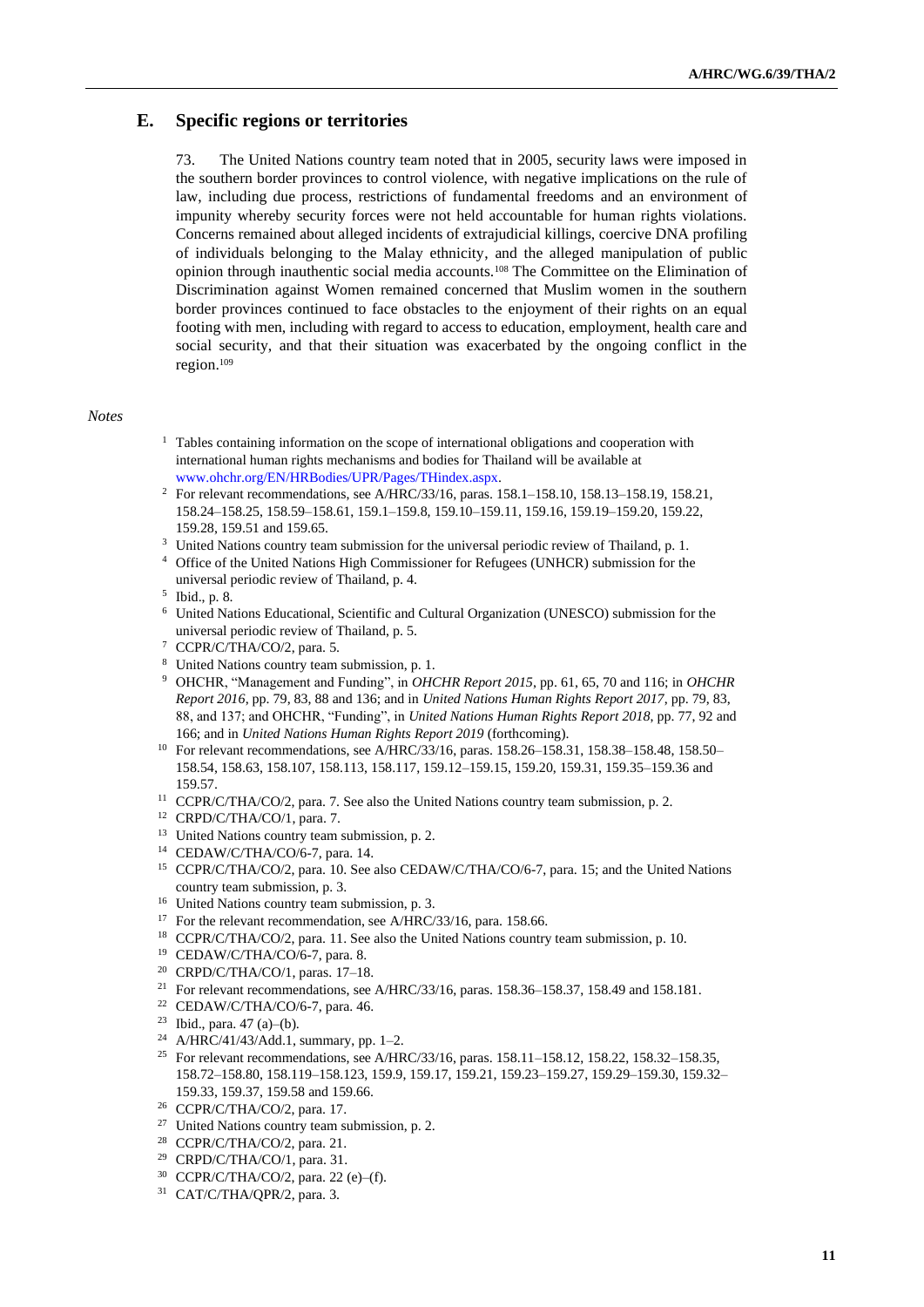- CCPR/C/THA/CO/2, para. 33.
- Ibid., para. 25.
- For relevant recommendations, see A/HRC/33/16, paras. 158.124, 159.14, 159.34 and 159.38–159.47.
- CCPR/C/THA/CO/2, para. 31.
- CRPD/C/THA/CO/1, para. 27.
- CEDAW/C/THA/CO/6-7, para. 10.
- For relevant recommendations, see A/HRC/33/16, paras. 158.130–158.137, 158.139–158.142, 159.50, 159.52–159.56 and 159.59–159.63.
- CCPR/C/THA/CO/2, para. 35.
- Ibid., paras. 37–38.
- United Nations country team submission, p. 7.
- UNESCO submission, p. 6.
- United Nations country team submission, p. 6. See also UNESCO submission, p. 3.
- United Nations country team submission, p. 6.
- CCPR/C/THA/CO/2, para. 39.
- United Nations country team submission, p. 6.
- CRPD/C/THA/CO/1, para. 59.
- For relevant recommendations, see A/HRC/33/16, paras. 158.23, 158.100–158.101, 158.108– 158.109, 158.111–158.112, 158.114–158.116 and 158.118.
- CCPR/C/THA/CO/2, para. 23. See also CEDAW/C/THA/CO/6-7, para. 24.
- For the relevant recommendation, see A/HRC/33/16, para. 159.48.
- CRPD/C/THA/CO/1, paras. 43–44.
- For the relevant recommendation, see A/HRC/33/16, para. 158.110.
- United Nations country team submission, p. 7.
- CEDAW/C/THA/CO/6-7, para. 36 (a)–(c).
- CRPD/C/THA/CO/1, para. 53.
- For relevant recommendations, see A/HRC/33/16, paras. 158.145 and 158.170.
- United Nations country team submission, p. 8.
- For relevant recommendations, see A/HRC/33/16, paras. 158.55, 158.67, 158.144, 158.147–158.149 and 158.180.
- CRPD/C/THA/CO/1, paras. 55–56.
- For relevant recommendations, see A/HRC/33/16, paras. 158.146 and 158.150-157.
- CEDAW/C/THA/CO/6-7, para. 38. See also the United Nations country team submission, p. 10.
- United Nations country team submission, p. 4.
- CRPD/C/THA/CO/1, para. 47.
- Ibid., para. 48; and CEDAW/C/THA/CO/6-7, para. 39.
- United Nations country team submission, p. 8.
- UNHCR submission, pp. 5–6.
- For relevant recommendations, see A/HRC/33/16, paras. 158.89, 158.102, 158.158–158.162 and 158.164–158.167.
- UNESCO submission, p. 4.
- CEDAW/C/THA/CO/6-7, para. 34.
- CRPD/C/THA/CO/1, para. 45. See also the United Nations country team submission, p. 9.
- <sup>71</sup> For relevant recommendations, see A/HRC/33/16, paras. 158.62, 158.64–158.65, 158.68–158.69, 158.71, 158.81–158.84 and 158.143.
- CEDAW/C/THA/CO/6-7, para. 12.
- Ibid., para. 18.
- Ibid., para. 32.
- Ibid., para. 20.
- CCPR/C/THA/CO/2, para. 14.
- CEDAW/C/THA/CO/6-7, para. 28.
- CCPR/C/THA/CO/2, para. 16.
- CEDAW/C/THA/CO/6-7, para. 30.
- Ibid., para. 42 (a)–(c).
- For relevant recommendations, see A/HRC/33/16, paras. 158.57–158.58, 158.85–158.99, 158.103– 158.106, 158.125–158.129, 158.163 and 159.49.
- CEDAW/C/THA/CO/6-7, para. 32.
- 83 United Nations country team submission, p. 5.
- Ibid.
- CEDAW/C/THA/CO/6-7, para. 48.
- United Nations country team submission, p. 5.
- Ibid., p. 7.
- For relevant recommendations, see A/HRC/33/16, paras. 158.168–158.174.